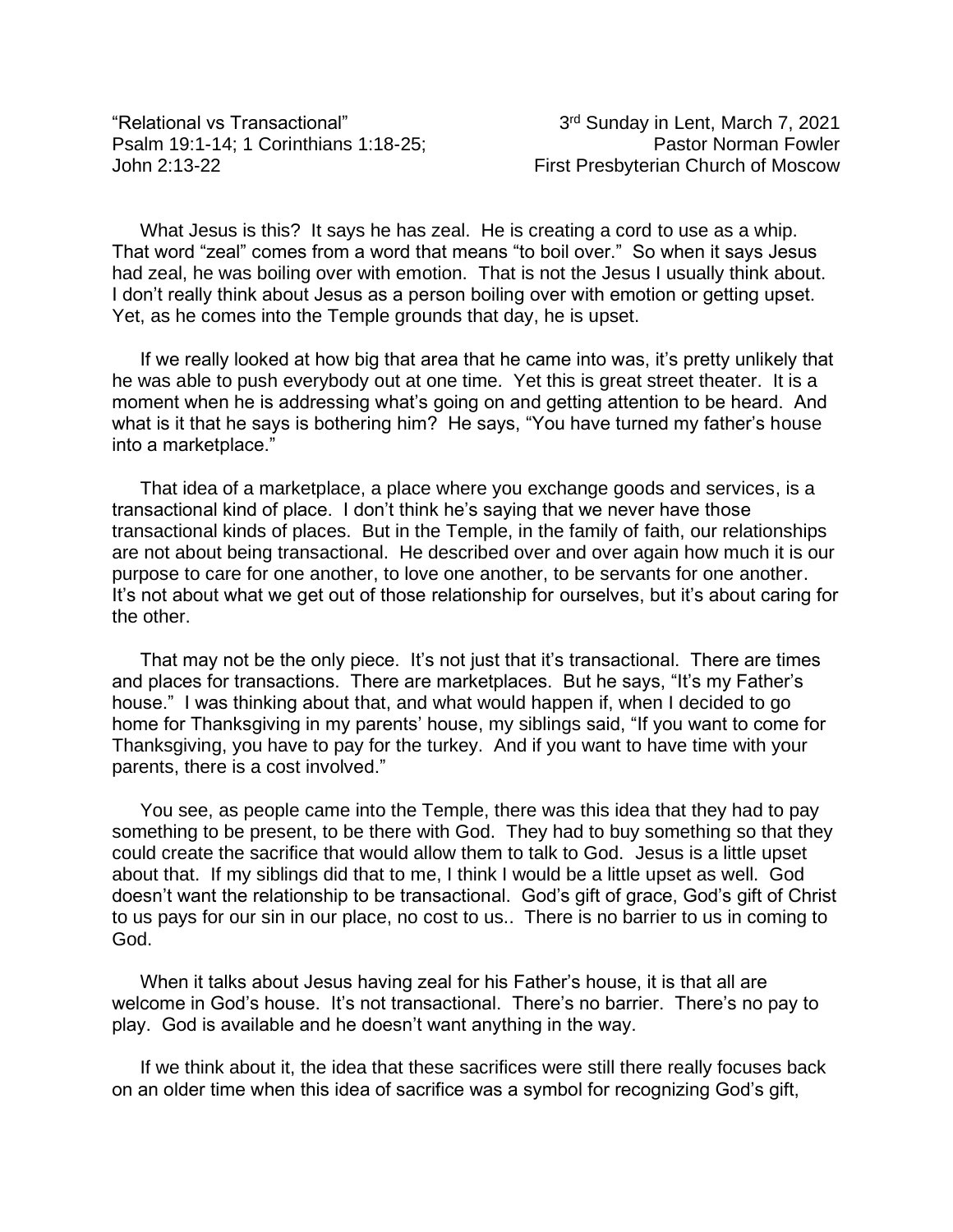because everybody probably had a flock, and everybody had things they could bring out of their own life rather than having to buy it. It was a reminder of God's provision. Oftentimes after the sacrifice there was a feast based on what had been sacrificed. But as time had gone on, it became something that no longer worked.

Amos suggested that God would say this about sacrifices: "I hate and despise your festivals, take no delight in your solemn assemblies. Even though you offer me burnt offerings and grain offerings, I will not accept them; and the offerings of well-being of your fatted animals." There was already a move afoot. If we go on, Amos talks about what God really wants – justice and righteousness.

So when God offers this surprise gift of love, grace, there is no barrier. There is nothing in the way. The problem is that Jesus is asking for things to change so that there is not a barrier to God. Those who are profiting off of what is going on, or invested in what's going on don't necessarily want change. In this case, it was the Sadducees who were probably pretty happy to have that marketplace there because they received the funds. They probably made money off of what was going on. There was probably even a Temple tax. They didn't really want to change. They asked Jesus, "What sign do you bring?" It's a way of saying, "What are your credentials? How can you say this? Why should we listen to you?"

It is an interesting question. Who do we listen to, and why? What's the credential or the wisdom we think a person has, and why? Why would we listen to Jesus, for example, in this case rather than the Sadducees? Jesus doesn't offer a credential. Jesus suggests that he will continue in his ministry in a way that will show who he is. But in the moment, and in our moments, how do we decide who we're listening to, whether we should change our lives or not, what is the purpose for change? Change for change's sake is not the idea.

But there is a reason to change. Here, Jesus is saying the reason to change is so that people can be cared for. People can come to God. People can hear and know God's grace. In Mark, he says it can be a house of prayer for all the nations. So change, as it helps bring us to a place of caring better for others, is a reason for change.

It feels to me like oftentimes in our society we are struggling with change because the idea is that we're caring for others and we don't want to care for others. There's a move afoot to say we should not care for everyone. Let's care for the ones in power. Let's care for the white people, or let's care for just a few. Let's care for the people that are already here. When Jesus says it is a house of prayer for all nations, he's talking about everyone.

When we listen to Jesus, when we listen in our own lives for what we should pay attention to, I think we hear over and over again that we are invited to compare that to what we read in scripture, to what we see in who Jesus is and what he calls us to. I think it's pretty clear. Over and over again, he calls us to love God and to love our neighbors as ourselves. The whole of the prophets could really be summed up in